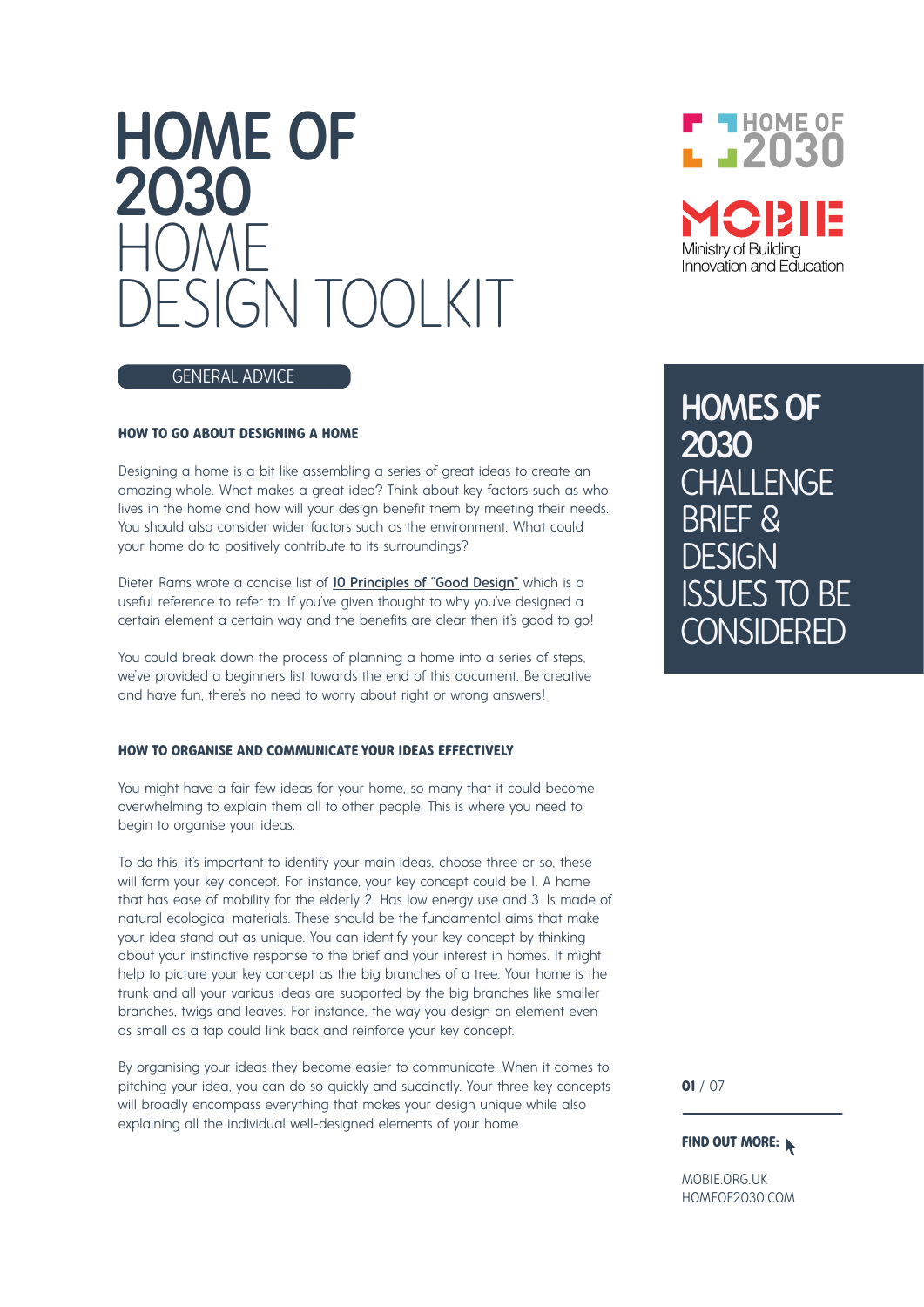#### **FINDING INSPIRATION**

Learn from what's around you! You could start by looking at good examples of home design online or in books (websites such as Dezeen or Archdaily have large archives of homes). This is a quick, helpful way to shape an opinion on what makes a great home design. You may also find inspiration in different fields of design such as transport, product, tech or even the arts, such as music, sculpture, painting. Not forgetting the many astounding solutions in nature. It's a great way to trigger inspiration. Don't worry too much about borrowing ideas just make sure you understand and improve them, make them your own!

#### **STAND BACK AND REASSESS**

As your design progresses, it may be helpful to stand back and reassess. Check how your design is shaping up against your key concepts and the competition brief. Use them as a touchstone that you revisit periodically, it's easy to sometimes get lost along the way.

Designing a home is an iterative process, as you draw your ideas they will evolve, so don't be afraid to revisit and improve your design as you progress. You can work quickly to start with, make use of sketches or rough models and gradually hone your ideas and representations. Sometimes you'll get stuck, this is a clear sign to step back!

Also bear in mind that nothing is ever perfect, think of it as the best you can do in the time available while catching as many of your excellent ideas as possible.

#### **PRESENTING YOUR WORK**

This is a critical step. Your presentation needs to communicate your concept clearly as well as looking exciting and inspiring. It's not an easy task which is why it needs to be planned ahead! It's helpful to remember that you're not only designing a home but you also need to design how it's presented. You can have an amazing idea but it'll be wasted if it doesn't sell itself. Think, what will the appearance, content and style of your presentation communicate?

While you're resolving your design, try to visualise how the presentation could add emphasis to your concept. What material will best tell people the story of your idea? For example, if part of your concept is about green spaces and wellbeing then use green tones and images of forests and trees to reinforce that.

# BASIC STEPS TO DESIGNING A HOME

**1. POSITION** - Think about how your home will be positioned on your site. How does it sit next to natural features such as trees, water and landscape? What's the topology of the land you've chosen. Where are the best views, where is north and where is the sun path. Are there any neighbouring buildings, roads or land uses you need to think about while designing. This is called 'Site Analysis'. It is a stage that you can keep referring back to that will help your decision making. It's particularly helpful while orientating and setting out the layout of your home.



HOMES OF 2030 **CHALLENGE** BRIEF & **DESIGN** ISSUES TO BE **CONSIDERED** 

**02** / 07

#### **FIND OUT MORE:**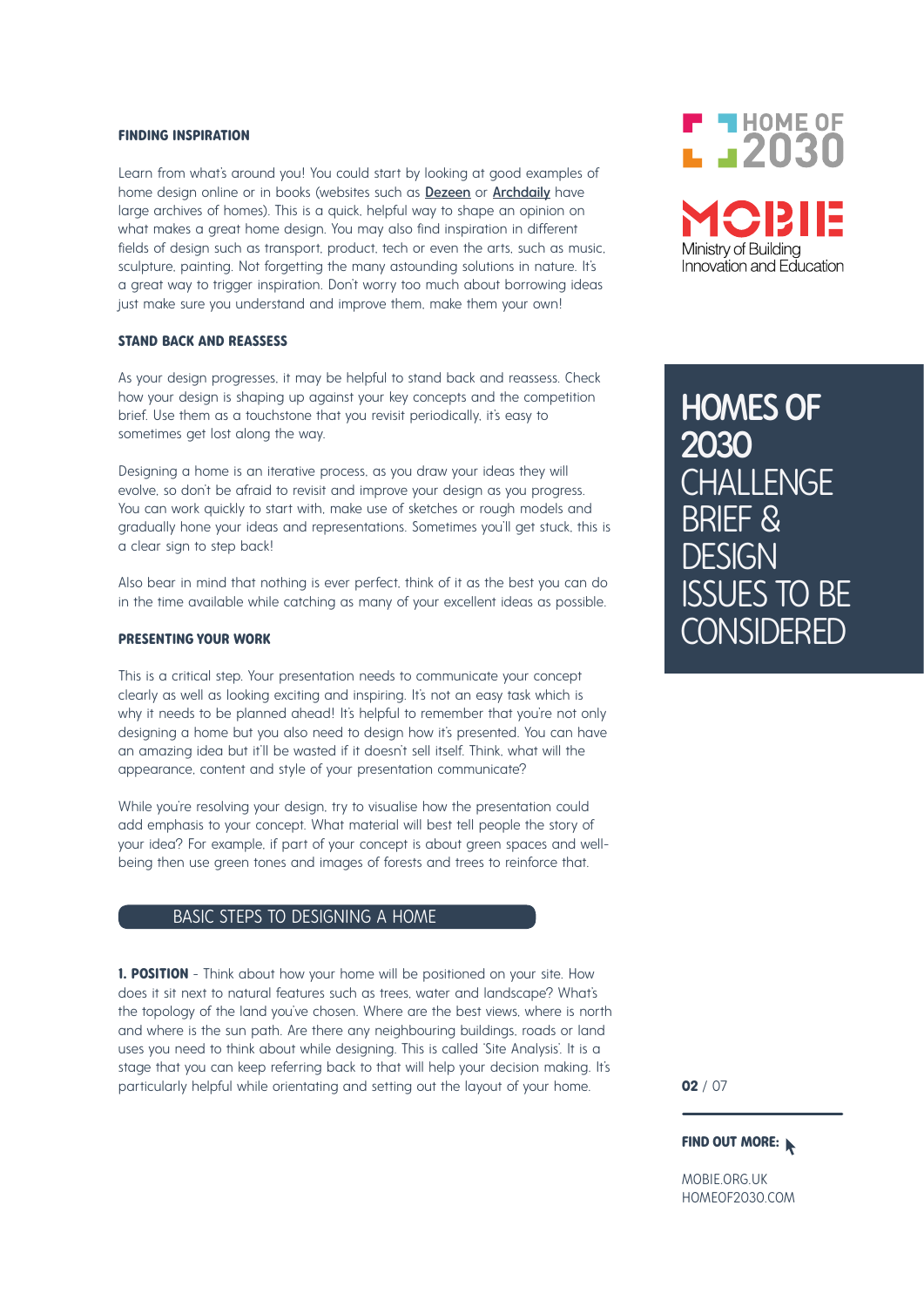# BASIC STEPS TO DESIGNING A HOME

**2. SHAPE** - What shape will the footprint of your building take and how will it work alongside the POSITION of your home. The shape of your building should respond to opportunities and constraints you've identified in your site analysis in step 1. You may need to revisit this step many times as your thinking progresses! Remember that not all lines and angles need to be conventional and square, don't be too rigid and think creatively. Surprise us with a curve or two!

**3. ROOMS** - The planning of your rooms will define how the home functions, it's a super important stage, it needs to be efficient, practical but exciting. Don't be afraid to revisit the POSITION and SHAPE of your home during this stage. You can follow the guidance in the **National Described Space Standards** or sections of the London Housing Design Guide document for tips on room sizes.

**3.1 TYPE** - Firstly, consider the type of rooms you will need in your home and the activities they will accommodate. What qualities of home-life will they promote? Sociability, individuality, privacy are some examples. Typically a home will need a bedroom, kitchen, bathroom, living space, dining space and outdoor space as minimum, but think about how you want people to live in your home.

**3.2 SIZE & SHAPE** - Secondly, What type of spaces will these activities need? What size are they, are they private or open plan, do they need views, tall or low ceilings, levels of daylight, how will they be furnished. Imagine where rooms would best be located within the footprint you've identified and the position of the house.

**3.3 RELATIONSHIP** - Thirdly, how should the rooms and their uses connect. How do they fit in with the garden/outdoor spaces? Which floor will they be located on? Consider where doors, entrances and circulation need to be positioned. What will make the layout of your home unique and a dream to live in?

**4. WINDOWS** - Judge where your windows will need to be positioned relative to your rooms. Will they offer; views, daylight, privacy? How do they relate to the sun's path and will they need shading from the summer sun? Think about size and shape, how will they relate to the inhabitants and activities of the house? Don't forget that you can also use roof-lights as another means of bringing light into your plan.

**5. DOORS** - Much like windows, not all doors need to be the same size and shape. What opportunities could the size, position and materials of the doors you design offer?

**6. STAIRS** - Stairs connect the floors of a home vertically. They serve a practical purpose in that they need to be safe to navigate. They also offer an opportunity to create tall volumes of space that connect the home. This could potentially bring daylight deep into the plan through windows or roof lights, also to create views from floor to floor. Section 1 of **Approved Document K** has policies for safe stair design.

# **F THOME OF**  $L = 2030$ Ministry of Buildina Innovation and Education

HOMES OF 2030 **CHALLENGE** BRIEF & **DESIGN** ISSUES TO BE **CONSIDERED** 

**03** / 07

## **FIND OUT MORE:**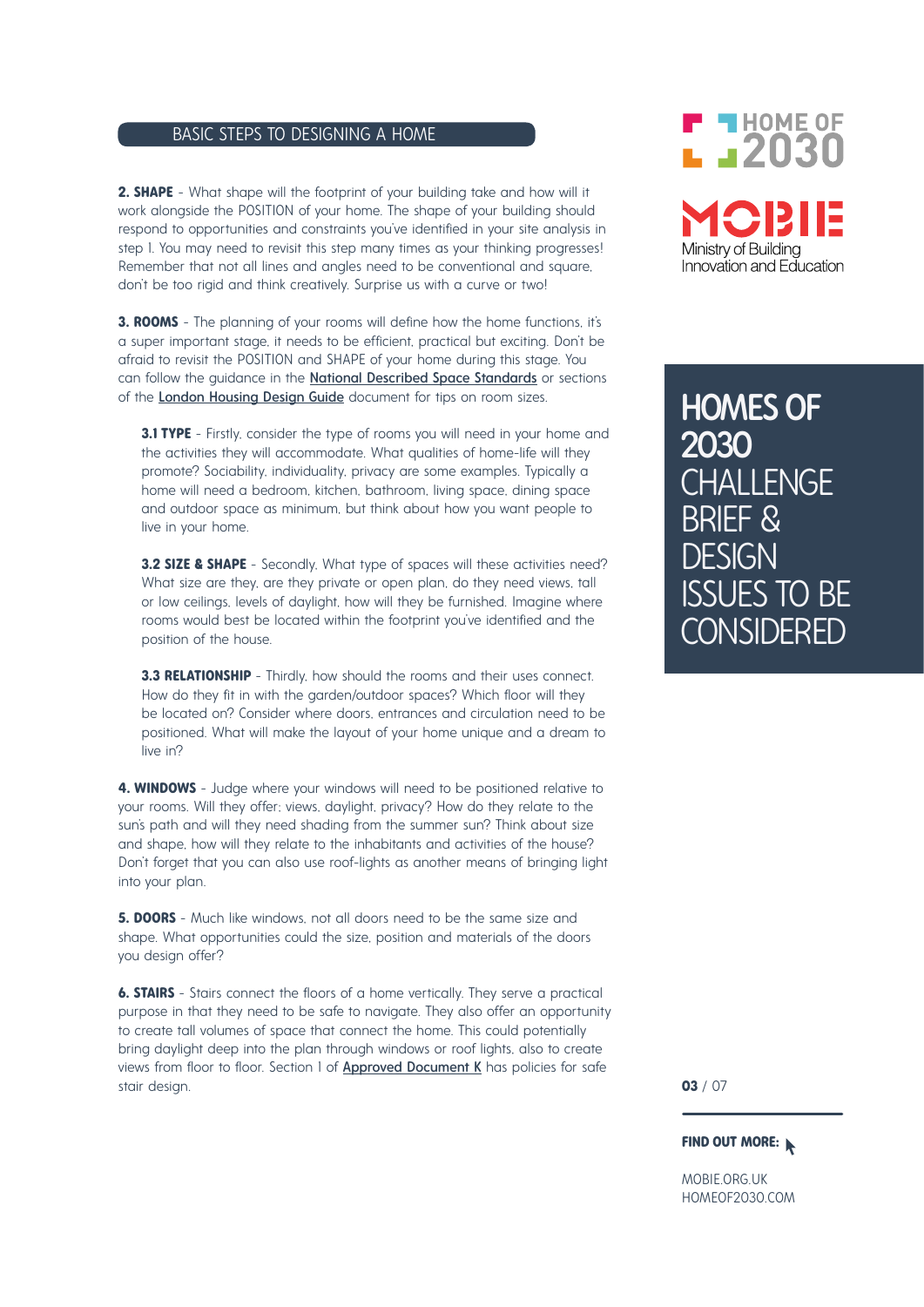**6. CIRCULATION** - The space between rooms that allow you to move around the areas of the house. Too often circulation spaces are sidelined as dreary corridors. They should be treated as rooms in their own right! What possibilities could they offer for storage, daylight, views and embody the home with an intuitive layout?

**7. STORAGE** - Storage space is also often overlooked. Residents need space to keep their belongings and it's important to design space for this that works with your overall layout.

**8. ROOF** - Your roof will principally shelter the home from the weather. But it could also offer other opportunities such as interesting volumes beneath, overhangs that provide outdoor shelter, terraces and planting. Think about whether you want to make a feature of your roof or whether it will be more discrete and hidden. What will the material be? Where will it take the rainwater and how could it contribute to an exciting design.

**9. EXTERNAL WALLS** - The external walls will shape the main appearance of your home so they need to be given some careful attention. Windows and doors not only need to work for the individual rooms within the home but also form an attractive and balanced elevation on the outside. It's a challenge for sure! The materials you use to clad the building will also play a big part in the home's overall appearance. The hurdle is to figure out how materials, windows, doors and balconies can combine to make an elevation that is harmonious and beautiful.

**10. SAFETY CONSIDERATIONS** - Homes need to be designed to be safe and comfortable for their occupants. Building regulations are the principal legal policies to ensure homes are designed and built to safe standards. If you have questions about safety then you can refer to the regulations online. Better still, seek a little help from a teacher, tutor, local architect or building professional if you can. The regulations can be a little daunting at first.

**10. OUTDOOR SPACES** - Everybody needs space to stretch their leas! Be inventive and think about how outdoor spaces could work with the home to make it even better. How could these spaces fit in with the life you're picturing for your residents? Will there be space for trees, planting, growing food, entertaining, working, playing, relaxing, exercising? There are options aplenty!

**11. ECOLOGY** - We have a long way to go to reverse the damage caused by the last 200 years of unsustainable development. We need home designs which are energy efficient, ecological and reduce construction waste. Aim to make use of renewable resources, minimise resource use, promote biodiversity and green space. How can your home positively contribute to nature?

**12. REFUSE** - Think about where outdoor storage could be located. Where to store refuse and recycling. Perhaps you want to consider composting. Nobody likes staring at bins!

# $\blacksquare$  HOME OF  $L = 2030$ Ministry of Buildina Innovation and Education

HOMES OF 2030 **CHALLENGE** BRIEF & **DESIGN** ISSUES TO BE **CONSIDERED** 

**04** / 07

#### **FIND OUT MORE:**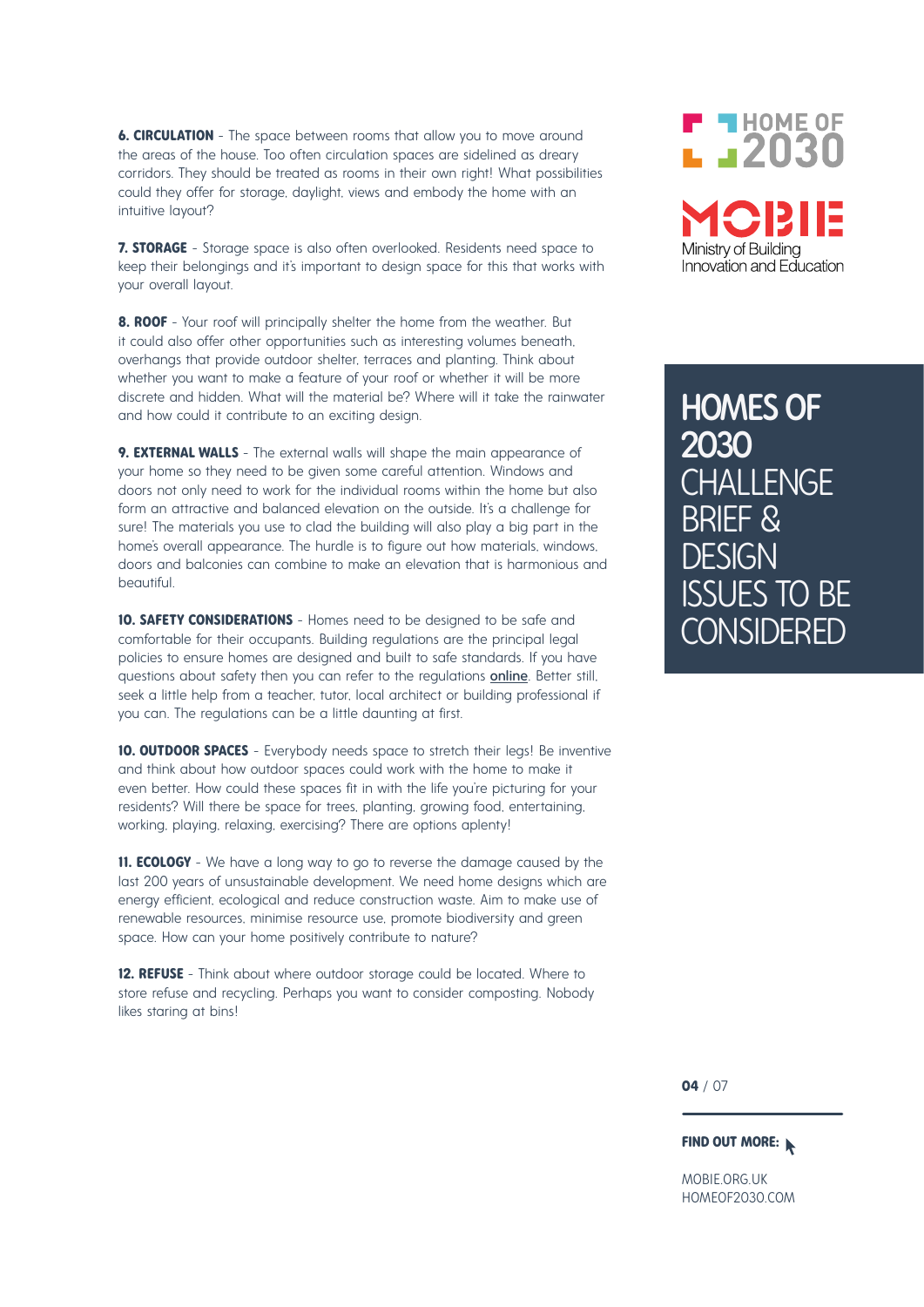# HOW TO DRAW A HOME

Here are a few pointers on how to go about drawing and representing your home design. You should ideally think about showing the following in some way:

- a) communicate your concept (Sketches / Diagrams / Models)
- b) how your home works as a series of spaces (Plans / Sections / Sketches / Diagrams / Models)
- c) what it would be like to live in your home (Rendered Views / Sketches / Precedents)
- d) what your home would look like from the outside (Rendered Views / Elevations / Sketches / Precedents / Models)

#### **SCALE DRAWINGS**

When designing a home you should draw 'to scale'. What this means is that you should draw your home accurately and at a practical size. Homes are too large to draw at a life size scale (1;1) the amount of paper would be very impractical!

We, therefore, need to shrink the way we draw. As a convention, homes are often drawn at a scale of 1:50 (That's 2% the size of real life) or 1:100 (That's 1% the size of real life). 1:100 is easiest as 1 centimetre will equal to 1 meter. In the construction industry a fixed range of scales are used depending on the nature of the drawing:

- 1:1 Full (or real) size for details
- 1:2 Details
- 1:5 Details
- 1:10 Interior spaces/furniture
- 1:20 Interior spaces/furniture
- 1:50 Interior spaces/detailed floor plans/different floor levels
- 1:100 Building plans/layouts
- 1:200 Building plans/layouts<br>1:500 Building Jayouts/site pl
- Building layouts/site plans
- 1:1000 Urban scale for site or location plans
- 1:1250 Site plans

When choosing a scale, think about how much of the home and surroundings you would like to show and the size you have available to you on your page. When drawing or sketching you can use scale rulers that translate Meters to Centimetres. Or if you're using a computer, CAD drawing software will assist you.

There are many resources online which explain scale in more detail, such as this article. You can also internet search for 'architectural scale' where you'll find many articles and videos that explain the concept. The short film 'Power of Ten' made by Charles and Ray Eames covers the concept of scale. It's a classic which you should watch!



HOMES OF 2030 **CHALLENGE** BRIEF & **DESIGN** ISSUES TO BE **CONSIDERED** 

**05** / 07

### **FIND OUT MORE:**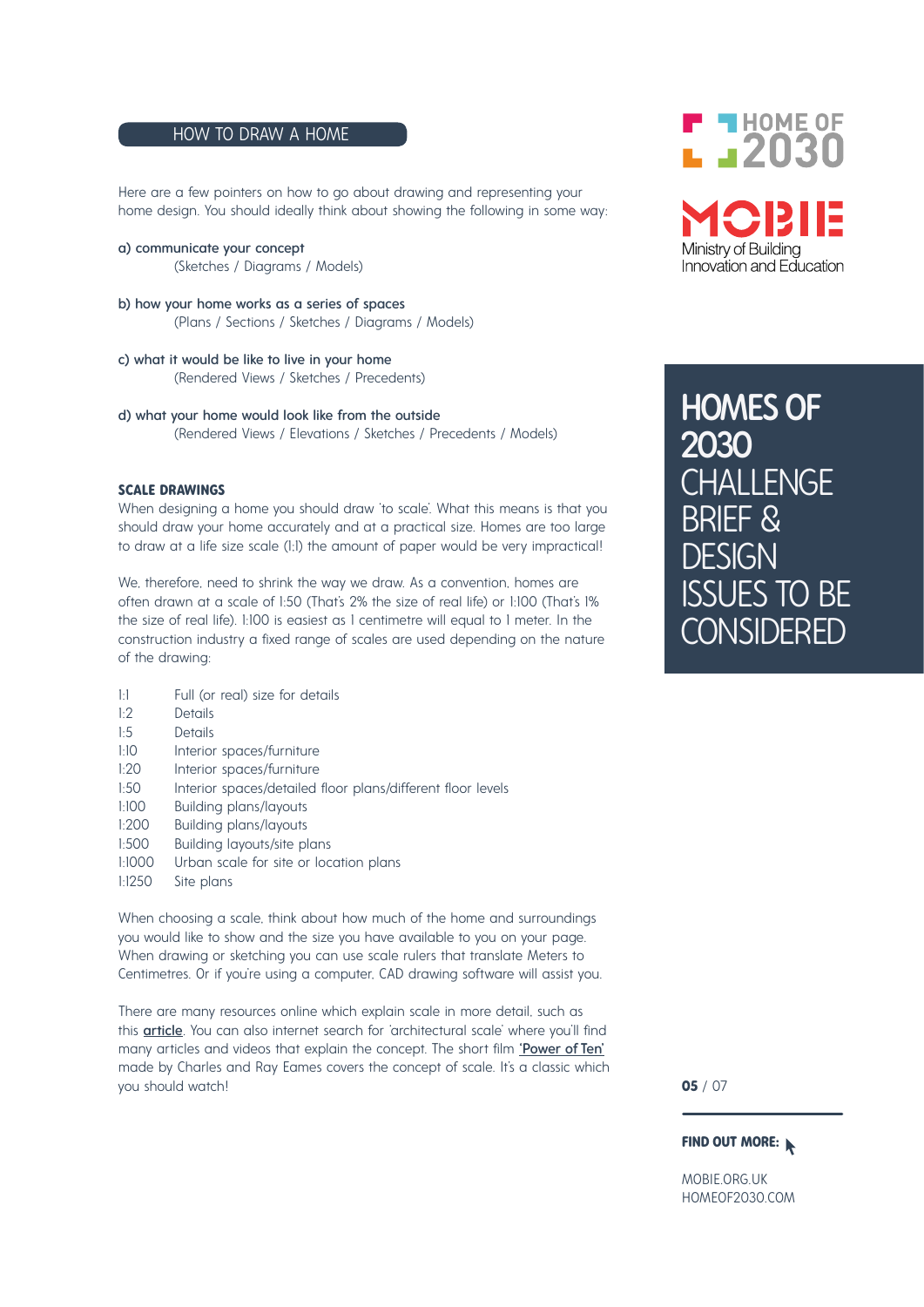#### **FLOOR PLANS**

Floor plans are the most useful drawing. They will help you design your building and to also explain your building to others. This makes them an essential part of your thinking. A floor plan is a drawing drawn to scale, showing a view from above your home and should reveal to the viewer the relationships between the rooms, spaces, and circulation that you've laid out. They are simple flat drawings much like maps and should be easy to read.

Floor plans are also used to locate pretty much any elements within your home. This can help explain your concept. You can locate doors, windows, features such as furniture, basins washing machines even where the family dog sleeps. If you've designed it, show us where you intend for it to be on your plan. In many ways, the plan is proof that your idea works. Proof that you've thought about sizes and the space needed for people to live and find the spaces useful.

It's helpful to practice reading plans. Pick an interesting home online or in a book and study the plan against the images of the building. Notice the translation from drawing to building and vice versa. It will soon become second nature.

There are many conventions for drawing plans. These range from graphical techniques such as line weights, to annotations that make them easier to read. You could research further online, there are articles and videos that explain plan drawings in more detail.

#### **CROSS SECTIONS**

Once you've drawn your floor plan you can start to think about showing the vertical profile of the building. The heights of the rooms, the shapes of roofs and how your stairs will work. The best drawing to do this is a cross section. In the same way, as a floor plan is a horizontal section through your home, viewed from above, a cross section is a vertical plane cut through your building looking from the side revealing the inside of the building.

#### **ELEVATIONS**

Elevations are intended to show a view of your building seen from one side, a flat representation of one façade. This is the most common view used to describe the external appearance of a building, the alignment of windows, doors and where materials are located. Each elevation is labelled with the compass direction it faces. Elevation can be a helpful way to organise a façade while you design. However, a rendered view might be a more exciting way of showcasing the external appearance of your design.

#### **MODELS**

Building a model, either digital (on a computer) or physical (made in card, paper etc), can be a very useful tool while designing. It allows you to consider your design as a 3d object. This will help investigate some of the space you've designed. Models also work well to explain your ideas in a vivid and engaging way to others.

Models can be used to generate a range of presentation material. Rendered images, animated walkthroughs, 3d printed models. If you're making a physical



HOMES OF 2030 **CHALLENGE** BRIEF & **DESIGN** ISSUES TO BE **CONSIDERED** 

**06** / 07

#### **FIND OUT MORE:**